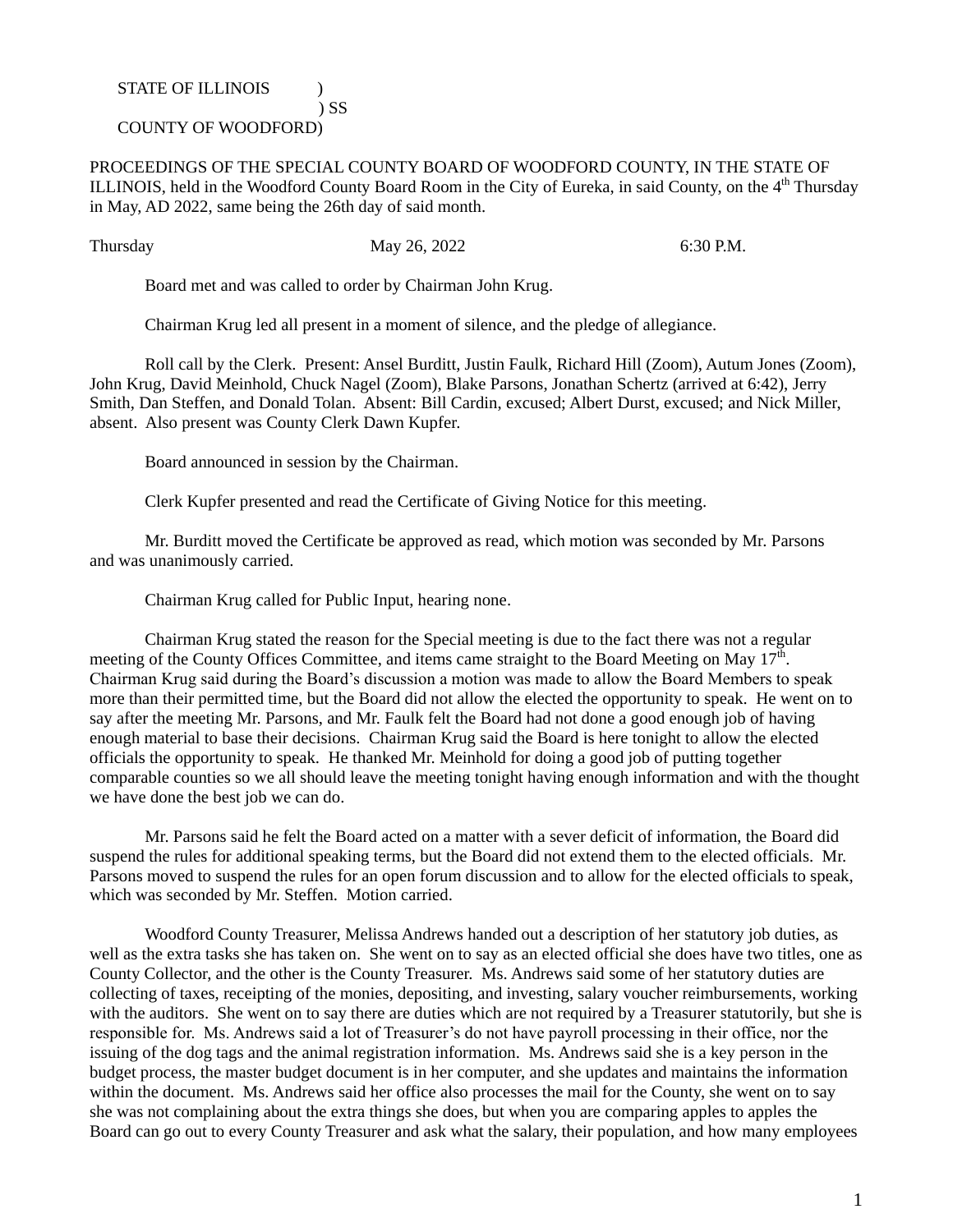they have the Board needs to consider also what responsibilities do those counties have. Ms. Andrews said she was not just a liability here, nor was she asking for a basket of money and then sit at her desk all day, she went on to say all three of us elected officials are working office officials who all show up and put in a lot of time with little time off. Ms. Andrews stated personally I would like to be able to say she made more than the dog catcher, and currently the dog catcher makes \$70,000 a year which is more than the three of us are making and we are responsible for millions of dollars. Discussion followed.

Mr. Meinhold said he appreciated the overview of what the Treasurer's department does, and in his communications with other counties he realizes there are differences with what each county is responsible for. Mr. Meinhold went on to tell the Treasurer that in his discussions with other Treasurer's he received nothing but high praise for Ms. Andrews. He stated when the Board looks at this salary action, and we receive this kind of feedback from his standpoint the Board should do this in a fair and just way.

Mrs. Jones apologized for not having the County Offices meeting on its regular scheduled time, saying she wished the Treasurer, County Clerk and Circuit Clerk could have had a moment to talk at the County Offices Committee meeting. She said being the Chairman of the Committee she feels responsible for a clerical error when the agenda had been sent out. Mrs. Jones stated she respects everything each department head does and is appreciative of each of you getting to explain to the Board. She went on to say she felt each department head goes above and beyond what is asked of them.

Mr. Hill stated he felt the same as Mrs. Jones, and he said as Vice Chairman he felt responsible as well. Mr. Hill apologized as well and was glad the Board acted on the raise before, and he is not saying what the number should be at this time. Mr. Hill said he was glad the Board was able to meet again and hear from each of these ladies.

County Clerk, Dawn Kupfer, stated she had a lot of statutory duties as well, and apologized for not putting together a handout for the Board as she had been very busy with the current election. She went on to say she is responsible for being Clerk to the County Board, take care of everything related to elections, all vital records such as birth, death, and marriage certificates. Ms. Kupfer she also handles notary public, assumed business names, filing of economic interest, various licenses such as liquor license, games of chance, firework license/permits and raffles. She said there are numerous reports she sends monthly to the State of Illinois. Ms. Kupfer also deals with all the taxing bodies in the County, collecting their budgets and levy amounts, handling all the school bonds and abatements; and ensure they get the rate calculated necessary to receive the levy requests. She said she also attends the tax sale, as well as being responsible for tax redemption. Ms. Kupfer said like the Treasurer she too has two titles, not only is she the Clerk, and the Recorder of Deeds as well. Mrs. Kupfer stated in addition to her statutory duties she looks for grants to find money whenever possible to help take care of election and other related items to help offset the cost to the County. Ms. Kupfer is also responsible for signing up the new hires for their benefits, explaining to them what their choices are for major medical and dental insurances and benefits are available to them. She handles all the life insurances and handles all the monthly billing which come as part of the benefits the county pays for; as well as the IMRF agent for the County. Ms. Kupfer stated we all pick up a lot of extra duties, she is not saying these are duties we hate because they are not, how they are what we do as department heads. Ms. Kupfer stated because of State Board of Elections she is the designated cybersecurity person, and in charge of the .gov project; and she takes this on willingly going on to say how she loves what she does, and takes very little time off.

County Circuit Clerk, Lynne Gilbert handed out a list of her job responsibilities. She went on to explain to the Board she is responsible for all the court records, all the financial end of the court records, her office makes sure everything is distributed at the end of the month; e-filings and over the counter filings; collection of fines, collect restitution, child support maintenance, assistance for the judges, gathering and reporting of statical data for various law enforcement and state entities. Ms. Gilbert said she is also the Jury Commissioner, and you will find not every Circuit Clerk act regarding to Jury Commissioner, some have a separate person for that. She said she also prepares bank statements and financial reports for the auditors; there are State changes daily which need addressed, noted in 2019 the entire case management system had to be revamped. Ms. Gilbert said when she came into office the collection agency used prior was not a very good agency, so she replaced them with a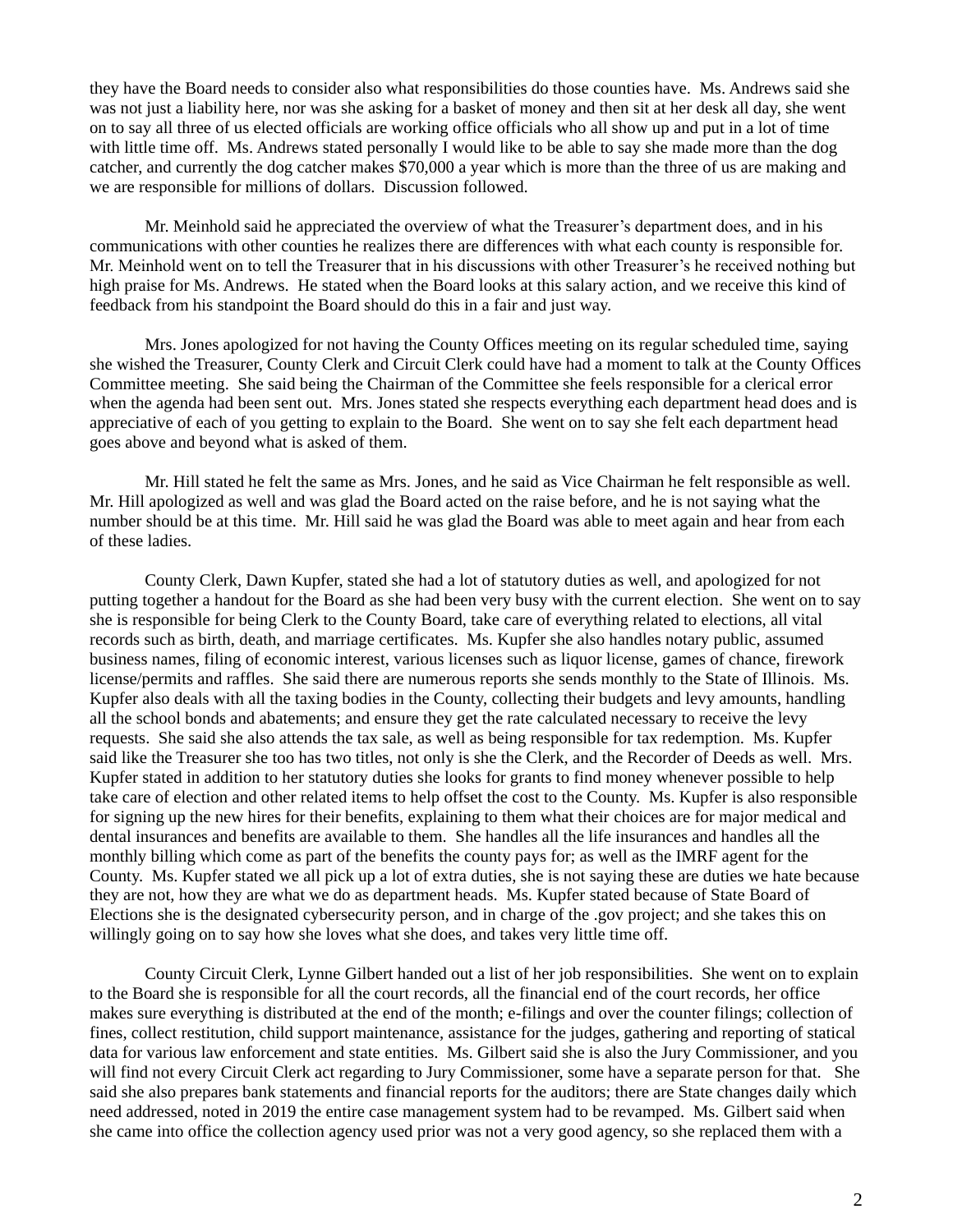better agency. To date Ms. Gilbert has collected over 1 million dollars of fees and fines. She also uses the Illinois Comptroller and enlisted a system where she has collected over \$146,000 from individuals who had not previously paid their fines. Ms. Gilbert said her office also acts as a passport facility, which is not a requirement, but we do it for the people of the County. She also looks for grants such as the Modern Technology grant to help fund upgrades to the Courtrooms. Ms. Gilbert stated as the Treasurer, and the County Clerk said she too was a working Clerk, which likewise only takes limited time off work.

Mr. Meinhold complimented both Mr. Parsons and the Chairman of the Board for having this Special meeting as he felt it was important to have this dialog. He said a couple of general statements prior to getting into the numbers, there are a lot of duties which are done by these officials and many of us setting on the Board do not truly appreciate what must be done daily. Mr. Meinhold said he felt he wanted to do what is fair and reasonable compensation. He went on to say he learned there are certain Boards which are responsive and listen, and there are Boards where that is not being done. Mr. Meinhold said there are counties who have done a good job, and counties who haven't. He said he wanted to set the tone upfront because when the Board starts talking about numbers and salaries it is sensitive, and he wanted to get all the information to help the Board look at things coming up with something fair and competitive. Mr. Meinhold handed out a packet with surrounding counties salary comparable chart. Much discussion followed.

Mr. Faulk agreed with everything Mr. Meinhold has said and he wanted every one of the ladies to know the Board does value them. He went on to say it is a balance between the employees and the taxpayers of Woodford County which are important. Mr. Faulk said he cannot speak for every Board Member, but there has been a lot of phone calls and time spent researching because we wanted to do the right thing. He went on to say when the Board walked out of the Board meeting the other night, he was not sure the right thing had been done. Mr. Faulk felt the same as Mr. Meinhold in the fact of a process being put in place moving forward where a list of comparable salaries is reviewed a lot sooner. Discussion followed with the Members.

Mr. Smith said in his experience with people for a number of years has been area of responsibility by quantity and efficiency, in this case it is efficiency for them when you are in business in case of a bank account. Mr. Smith said these people are very responsible for a lot of areas, he had done his own research about each one of their jobs and as the county grows so does their responsibilities. He went on to say the county has grown and he felt these positions were underpaid.

Chairman Krug said we have three Resolutions if the Board feels we are at the right numbers, the Board does nothing and it stays where it is. Chairman Krug said if the Board felt the numbers should be amended the Board would then need to make a motion to approve one of these Resolutions, get a second and then amend those Resolutions.

Mr. Burditt questioned whether the Board could act on these Resolutions as the agenda had said discussion. Chairman Krug said if any felt this was wrong the Members could raise a point of order. Chairman Krug asked the Members how they felt on acting on the Resolutions. Discussion followed with all in agreement to act on these Resolutions.

Mr. Smith moved to amend all three Resolutions, which was seconded by Mr. Parsons.

Mr. Smith moved to amend all three Resolutions from \$67,346 increased to 17 percent for the first year and then 3 percent for the next three years. The first year would be \$78,794; then \$81,157 second year; \$83,591 third year; and \$86,098 for the last year.

Chairman Krug said the floor was open for discussion.

Mr. Meinhold said he came to the meeting with something fair and Mr. Smith is pushing for something similar to the last meeting. He went on to say in the spirit of compromise, if you were talking about something incremental the Members might get behind it, but he will be voting no to this because Mr. Meinhold does not want a 17 percent increase.